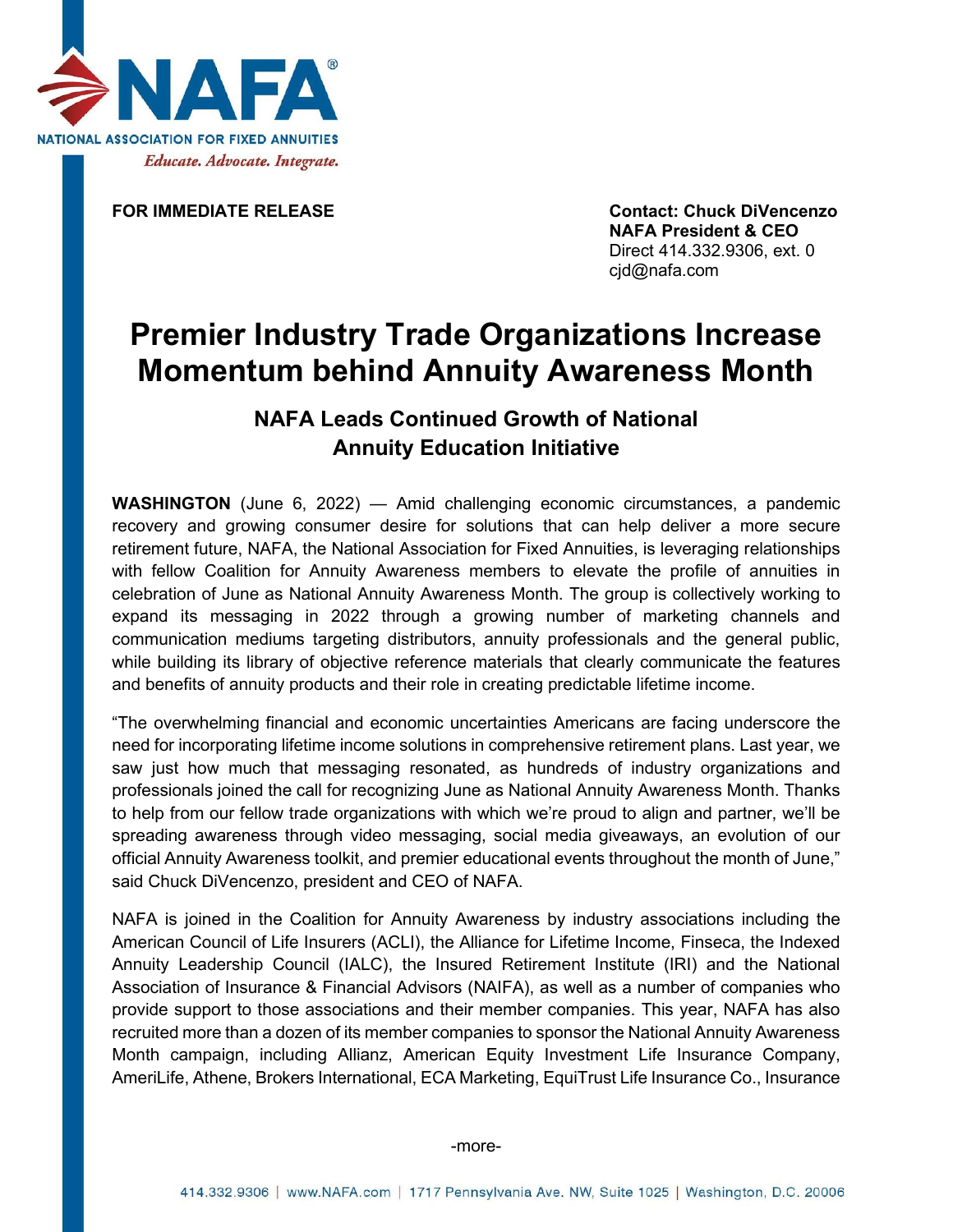Agency Marketing Services, Inc. (IAMS), Lincoln Financial Group, Nasdaq, Nationwide, North American, Reliance Standard, SILAC Insurance Company and Securian Financial.

"Like Elton John, I want to tell everyone about the importance of making a plan for the future that includes protected income to cover your basic expenses, so you have freedom to find your Yellow Brick Road," said Jean Statler, CEO of the Alliance for Lifetime Income. "National Annuity Awareness Month is a great opportunity to highlight the product and link it to the protected income it provides, and we're supportive of Chuck DiVencenzo and NAFA for the leadership promoting this month."

Throughout the past two years, uncertainty has plagued Americans' ability to save and plan for the future. Even as some of the effects of the pandemic abated last year, a third of workers and almost a quarter of retirees said the pandemic has made them less confident in their retirement prospects, according to new research from the Employee Benefit Research Institute. Moreover, continued market volatility, the demise of traditional pensions, low interest rates and increasing longevity are all part of a growing challenge Americans face in preparing successfully for retirement. Despite the need for thorough preparation, the most current data from the Federal Reserve indicates that the overall median retirement savings is \$21,120.

"An aging population facing continued market volatility and decreasing access to pensions presents a growing challenge for successfully creating an insured retirement," said Wayne Chopus, president and CEO of the Insured Retirement Institute. "Fortunately, annuities offer unique benefits and versatility to deliver protected lifetime income and protection against market volatility that today's workers and retirees need."

As we rapidly approach Peak 65 in 2024 — the point in time when more Americans will turn age 65 than at any point in history — it is clear annuity education and awareness are needed to move the needle in helping more individuals attain retirement security.

"In two years, 12,000 people a day will turn 65. Many can expect to live 20, 30 years or longer in retirement, and the fear of outliving their savings will weigh heavy on their minds," said American Council of Life Insurers (ACLI) President and CEO Susan Neely. "Annuities are the only product that can guarantee lifetime income and alleviate this concern. The U.S. Congress in 2019 reaffirmed the importance of lifetime income when it passed legislation making it easier for employers to include annuities in workplace retirement plans. But more needs to be done to help people access information about this important financial tool. During National Annuity Awareness Month, we look forward to working with our Coalition partners to educate policymakers and consumers on the unique role annuities play in helping people retire with financial certainty."

"Financial security cannot be achieved without sufficient retirement savings," said Marc Cadin, CEO of Finseca. "Annuities are a critical component to ensure that guaranteed lifetime income. Finseca will continue working with leaders in Congress like Chairman Neal and Rep. Brady, among others, to expand opportunity for more hardworking Americans as they seek to realize the empowerment and freedom that comes from being financially secure. Working with a financial security professional to develop a plan to meet your families' needs will yield a customized solution for your financial security."

-more-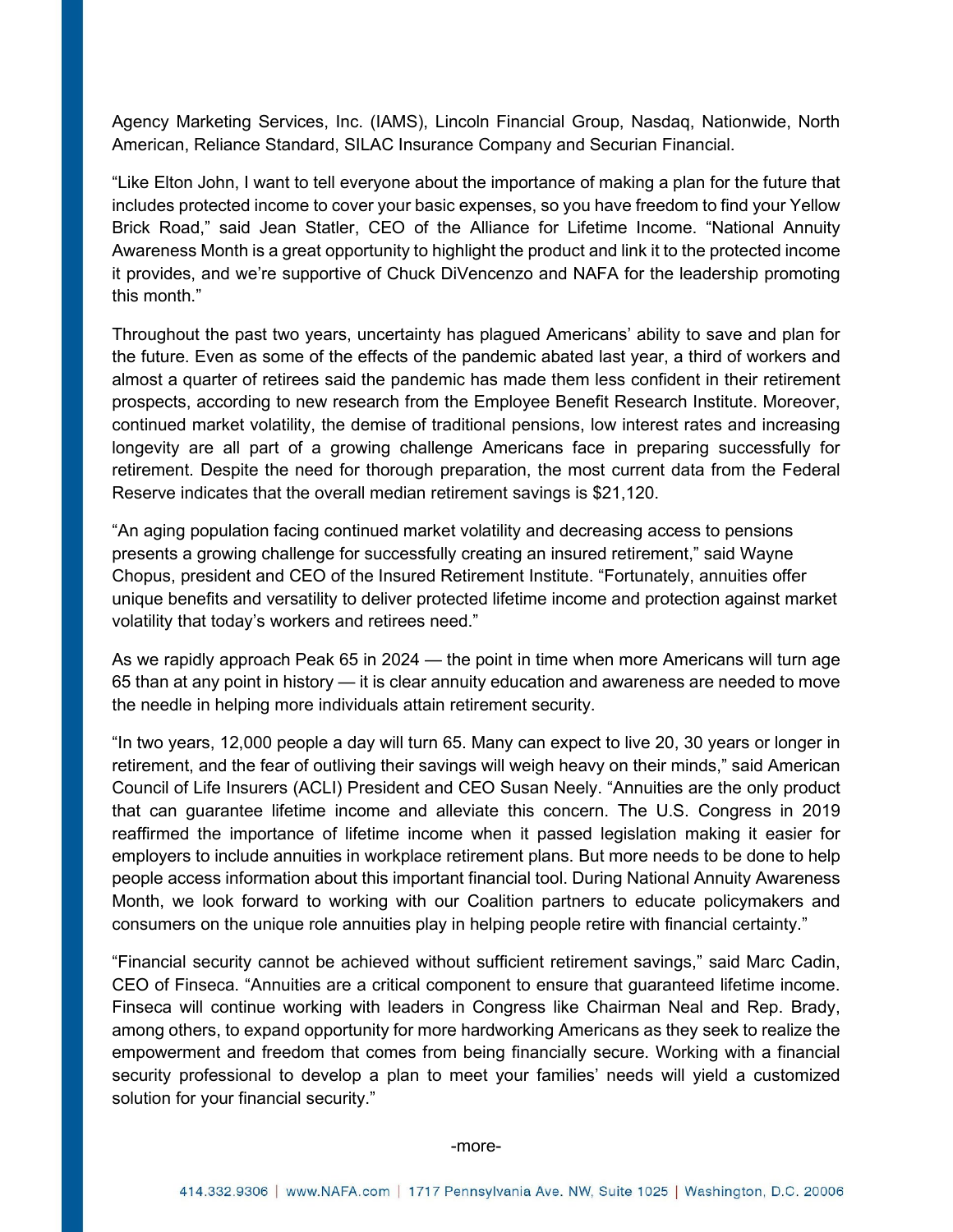"NAIFA members work face-to-face every day with Main Street Americans helping them plan for retirement and achieve their financial goals," said NAIFA CEO Kevin Mayeux. "Annuities are a crucial tool in the financial plans of many of these families and individuals. It is important that we make Americans fully aware of all their financial planning options, especially those that provide the tremendous benefit and peace of mind offered by a guaranteed lifetime income. NAIFA is proud to partner with NAFA and other fine organizations to promote National Annuity Awareness Month as a service to insurance and financial professionals and the consumers they serve."

AnnuRetirement.com, the official home of National Annuity Awareness Month, is filled with educational, product agnostic resources that financial professionals and consumers alike can use to better understand how annuities can help mitigate various retirement risks and complement other strategies in holistic plans for retirement. Materials include fliers, whitepapers, social media content, a consumer-friendly presentation, digital marketing materials, video and other interactive content, a coloring book, and stickers.

"Though studies repeatedly indicate strong consumer interest in the concept of lifetime income, the use of annuities in generating it is dismally low. Moreover, our industry is well aware of the work we must do to educate consumers about the various types of annuities in the marketplace and where they might fit given an individuals' specific risk tolerance and desire for balancing protection and growth," said Jim Poolman, executive director for the Indexed Annuity Leadership Council (IALC). "National Annuity Awareness Month and AnnuRetirement.com are helping close the needs gap, and we're thrilled to be moving this vital initiative forward with our Coalition partners."

In addition to educating the industry and consumers, the Coalition is also working to ensure policymakers at both the state and federal levels are aware of the Annuity Awareness initiative. Currently, 24 states, the District of Columbia and Puerto Rico have issued proclamations declaring June as Annuity Awareness Month. These efforts are fueling NAFA's work with legislators in moving to introduce a Congressional Resolution declaring June as National Annuity Awareness Month.

NAFA members and guests will celebrate National Annuity Awareness Month during the association's 12th annual Annuity Leadership Forum June 13-15 in Washington, D.C. NAFA will also host two webinars with industry experts, Determining Your Clients' Retirement Income Styles on June 8 and Why Consumers Are Discovering the Value of Today's Fixed Annuities on June 22, while ACLI will host a Twitter chat June 29. Additional events from Coalition members will be announced throughout June; visit AnnuRetirement.com for a current listing.

Those interested in engaging with National Annuity Awareness Month efforts are encouraged to follow along on LinkedIn, Twitter, Facebook and YouTube under the @AnnuRetirement handle.

###